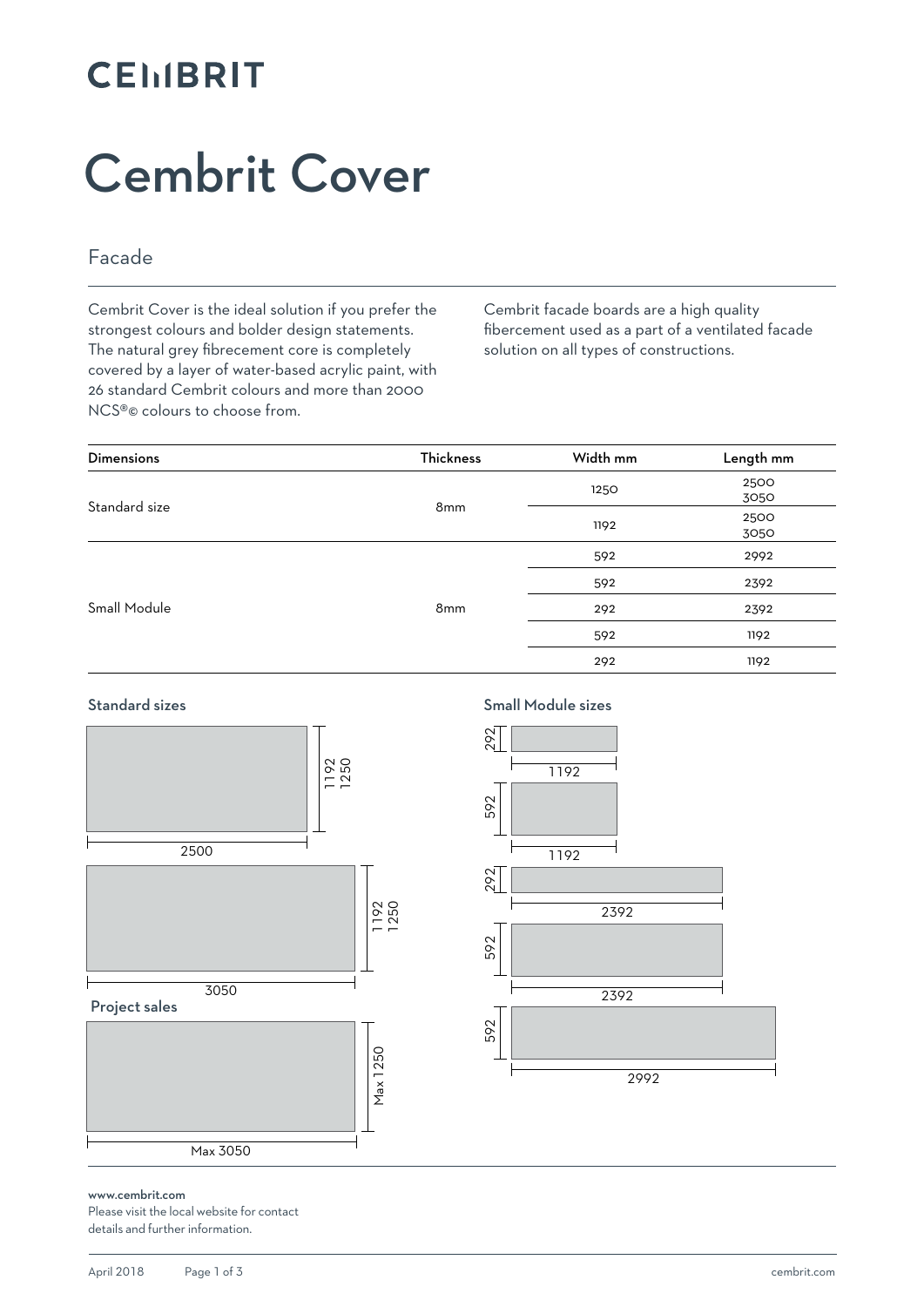### **CEMBRIT**

### Cembrit Cover

| Dimension after trimming                               |                   |             |  |
|--------------------------------------------------------|-------------------|-------------|--|
| Width                                                  | mm                | 1192        |  |
|                                                        |                   | 1250        |  |
| Length                                                 | mm                | 2500        |  |
|                                                        |                   | 3050        |  |
| Thickness                                              | mm                | 8.0         |  |
| Tolerances (ref. EN 12467)                             |                   |             |  |
| Thickness                                              | %                 | ±1O         |  |
| Length                                                 | mm                | #5          |  |
| Width                                                  | %                 | ±0.3        |  |
|                                                        |                   |             |  |
| Physical properties                                    |                   |             |  |
| Density, dry                                           | $Kg/m^3$          | 1770        |  |
| Weight                                                 | Kg/m <sup>2</sup> | 14.2        |  |
| Mechanical properties                                  |                   |             |  |
| E-module along grain (ambient condition)               | GPa               | 16.3        |  |
| E-module across grain (ambient condition)              | GPa               | 13.8        |  |
| Modulus of rupture along grain<br>(ambient condition)  | MPa               | 39.O        |  |
| Modulus of rupture across grain<br>(ambient condition) | MPa               | 24.8        |  |
|                                                        |                   |             |  |
| Thermal properties                                     |                   |             |  |
| Heat conductivity                                      | W/m °C            | O.5         |  |
| Coefficient of thermal expansion                       | mm/m °C           | 0.01        |  |
| Temperature range                                      | $\circ$ C         | ÷40 to +80  |  |
| Frost resistance                                       | Cycles            | >100        |  |
| Water vapour transmission properties                   |                   |             |  |
| Vapour resistance factor, µ                            |                   | 400         |  |
| Color Resistance to UV                                 |                   |             |  |
| $\Delta E$ after 5000 hours                            | EN 16474-1        | $0.6 - 2.4$ |  |
|                                                        |                   |             |  |
| Other properties                                       |                   |             |  |
| Category, class                                        | EN 12467          | NT A4 I     |  |
| Fire rating                                            | EN 13501          | $A2-s1,$ do |  |
| www.cembrit.com                                        |                   |             |  |

Please visit the local website for contact details and further information.